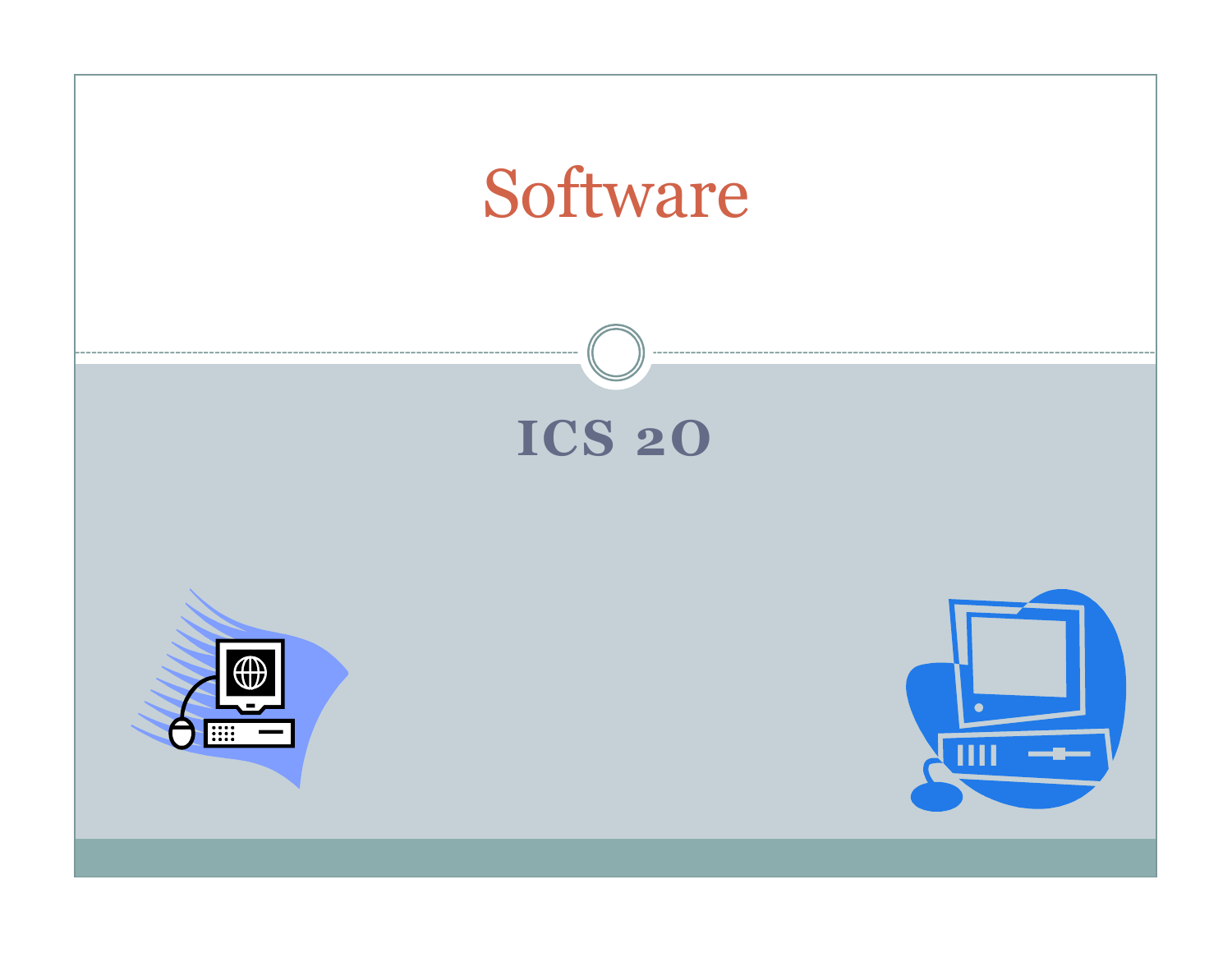# Software Layers

• Software can generally be divided into several layers for organizational purposes Software Layers<br>
Software can generally be divided into several layer organizational purposes<br>
o Layer 1 – BIOS (Basic Input Output System)<br>
o Layer 2a – Operating System Kernel Software can generally be divided into<br>for organizational purposes<br> $\circ$  Layer 1 – BIOS (Basic Input Output System)<br> $\circ$  Layer 2a – Operating System Kernel<br> $\circ$  Layer 2b – Operating System User Interface Software can generally be divided into several laye<br>for organizational purposes<br> $\circ$  Layer 1 – BIOS (Basic Input Output System)<br> $\circ$  Layer 2a – Operating System Kernel<br> $\circ$  Layer 2b – Operating System User Interface<br> $\circ$  L for organizational purposes<br>
o Layer 1 – BIOS (Basic Input Output System<br>
o Layer 2a – Operating System Kernel<br>
o Layer 2b – Operating System User Interface<br>
o Layer 3 - Applications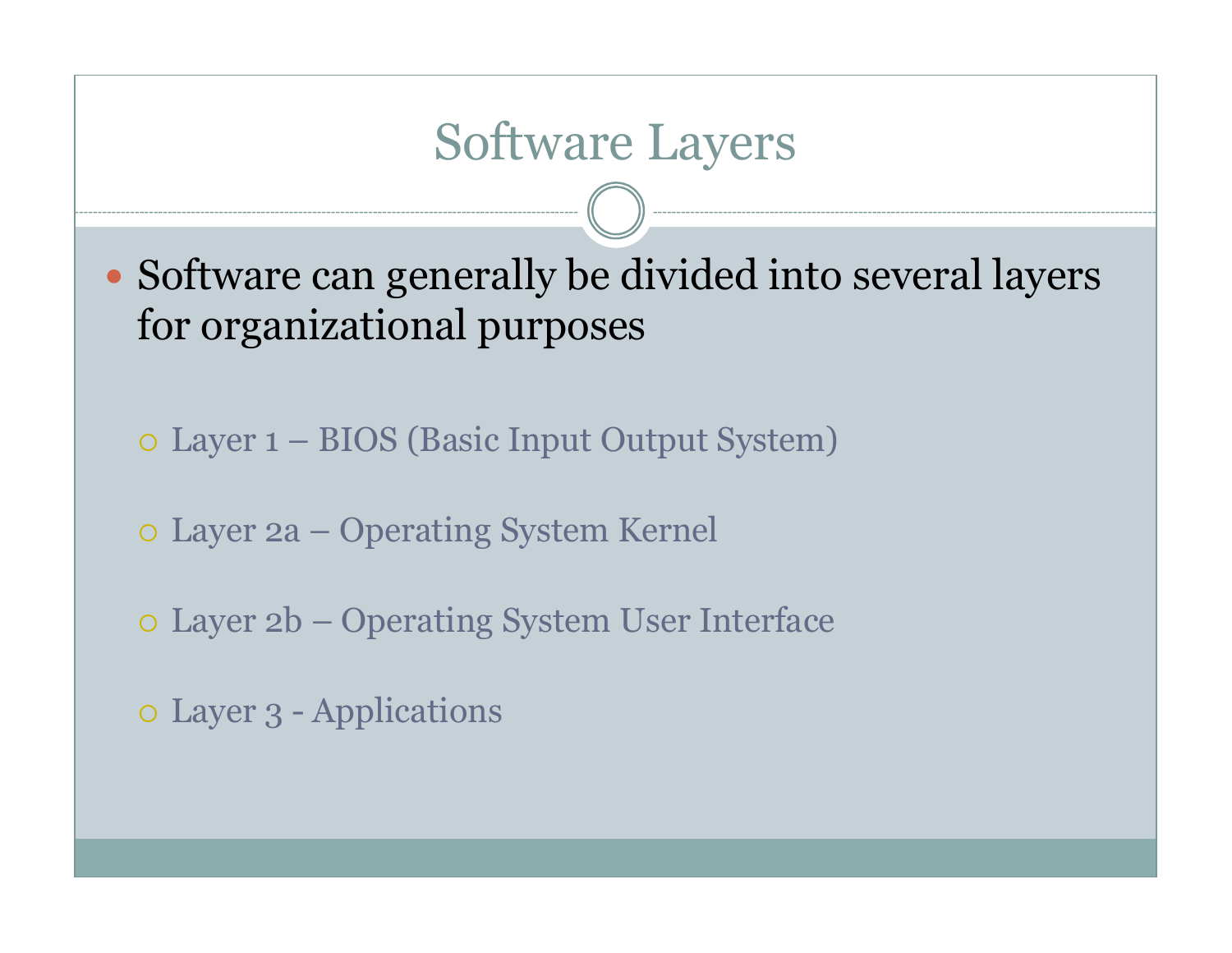# What is the BIOS?

Basic Input Output System

Including:

- Firmware (resides permanently on motherboard)
- Utilized during startup and initialization to test available hardware

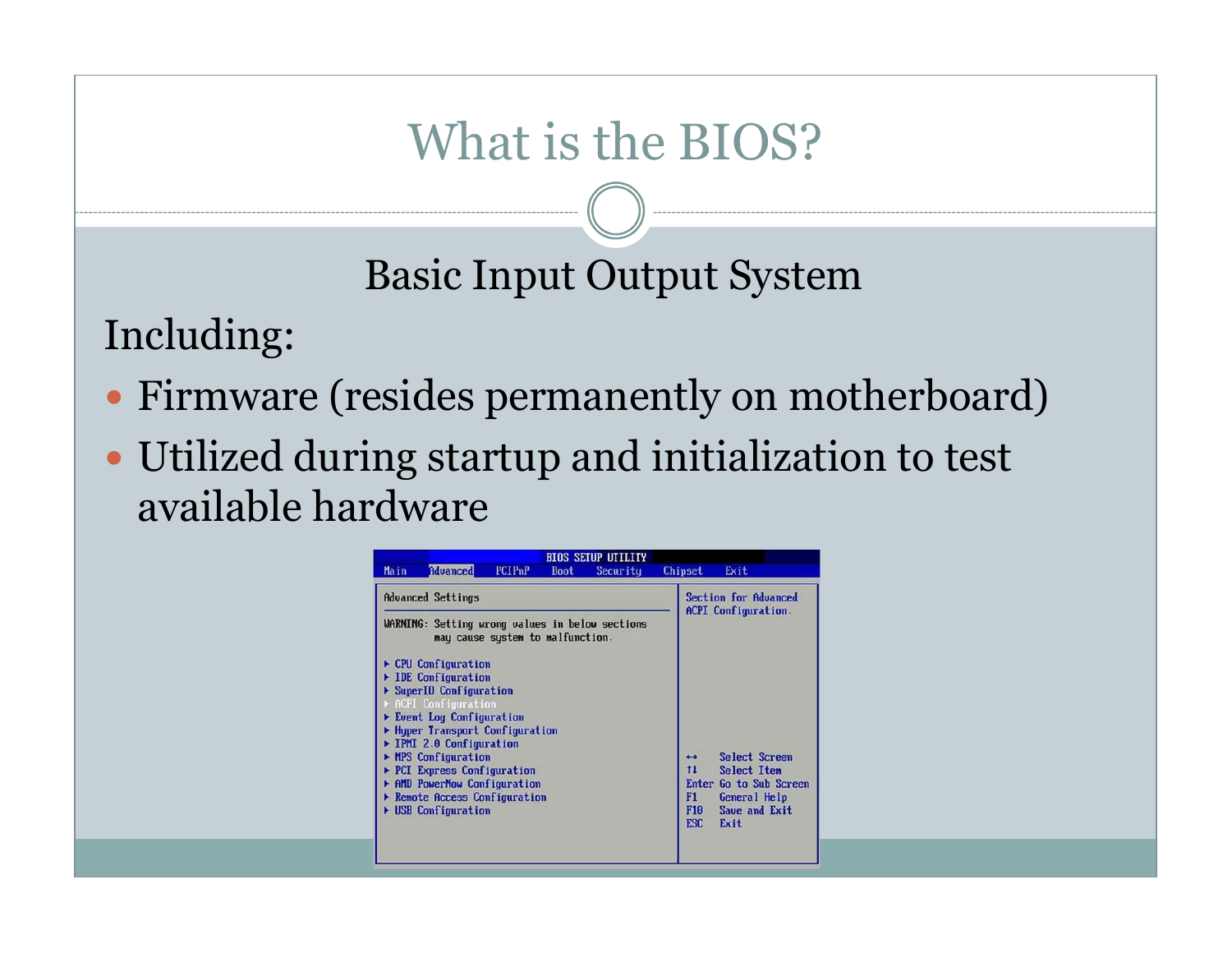# What is an operating system?

- Often called an O/S or OS
- 3 Main Functions
- Manage files and resources (CPU, memory etc.) Often called an O/S or OS<br>
3 Main Functions<br>  $\circ$  Manage files and resources (CPU, memory<br>
etc.)<br>  $\circ$  Provide a user interface<br>  $\circ$  Provide a platform for application software<br>
Consists of 2 parts<br>  $\circ$  Kernel – Nucleus S Main 1 unctions<br>
o Manage files and resources (CPU, memory<br>
etc.)<br>
o Provide a user interface<br>
o Provide a platform for application software<br> **Consists of 2 parts**<br> **Consists of 2 parts**<br> **Consists of 2 parts**<br> **Consists** 
	- Provide a user interface
	- **Provide a platform for application software**
- Consists of 2 parts
	- communicates with hardware
	- designed for user interaction

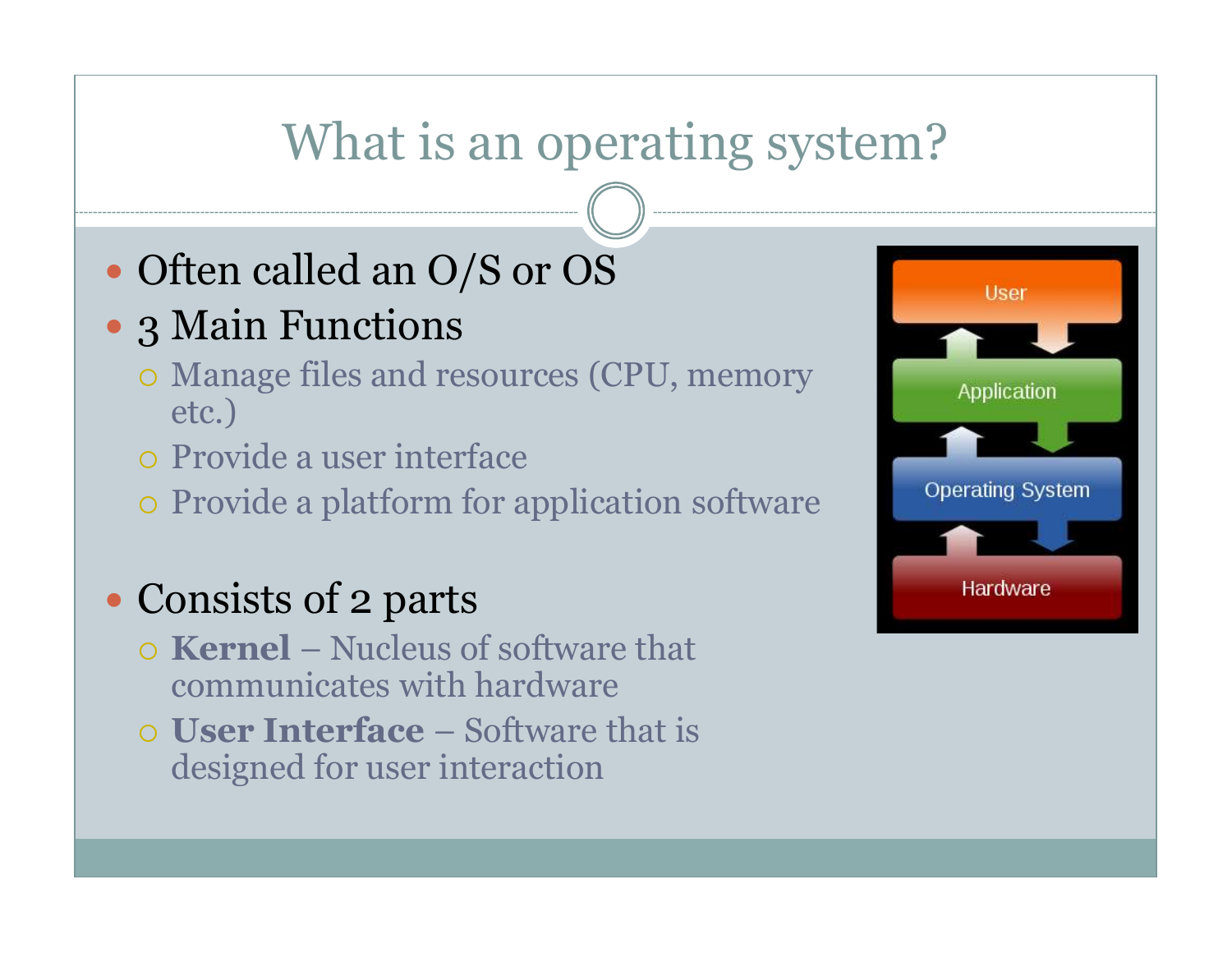# Popular Operating Systems?

- Microsoft Windows (3.1 / 95 / 98 / XP / 7 / 10 / ...)
- Apple Mac OS
- Linux
	- This is a generic term, there are MANY kinds of Linux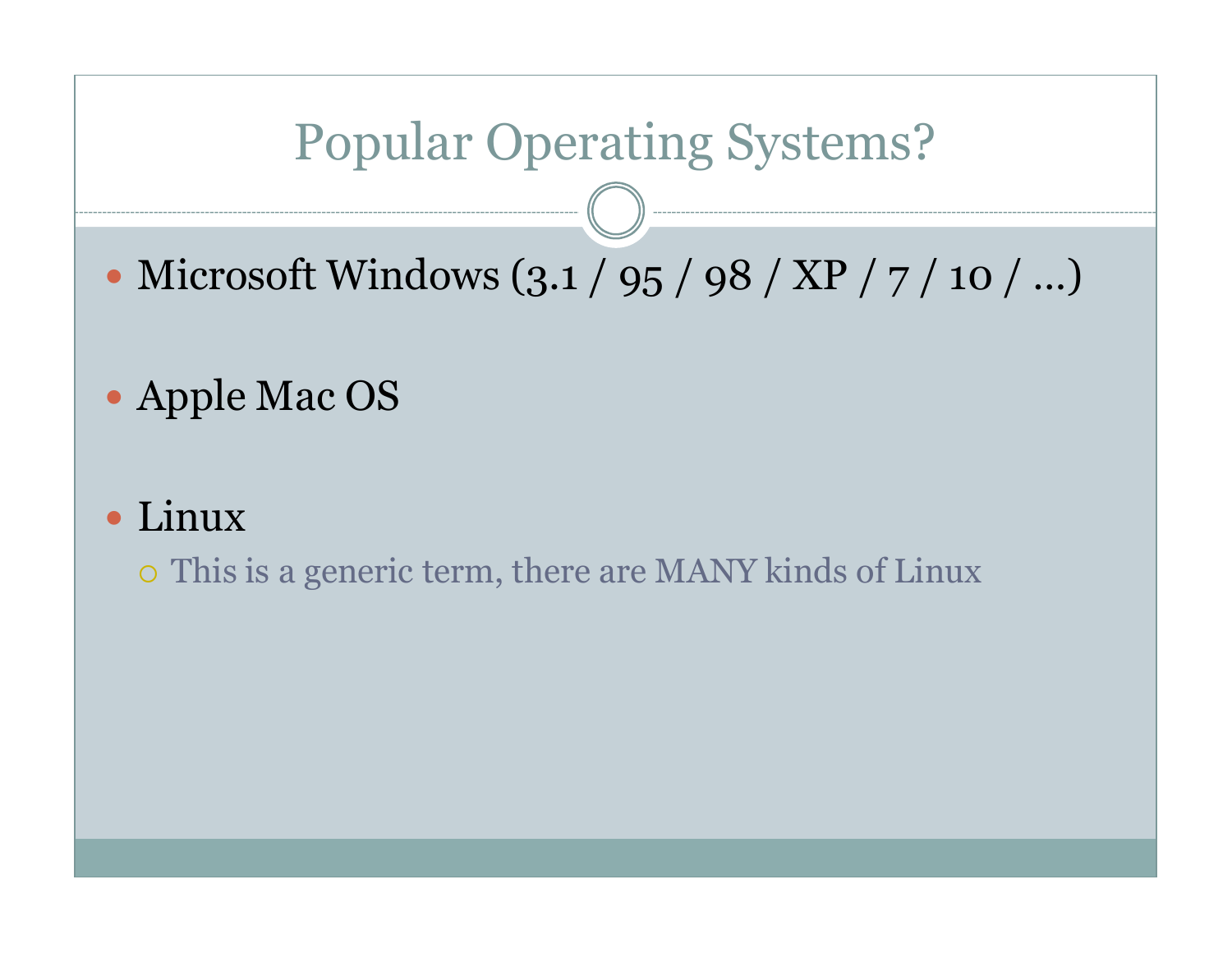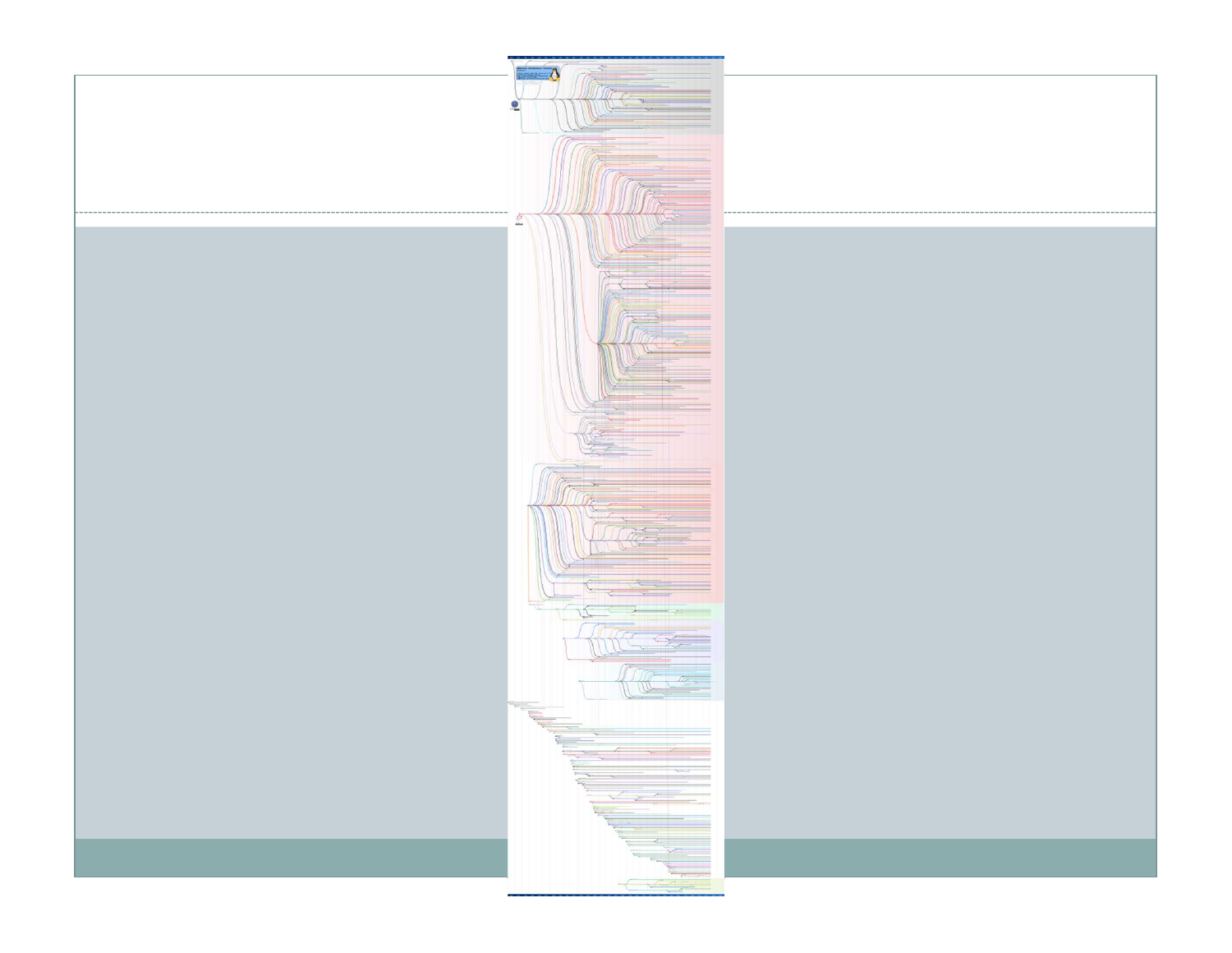# Managing Files

• File management is a central feature of almost all operating systems



|                                       | :2eDS Store music-nontechno Temporary Items    |                                           |
|---------------------------------------|------------------------------------------------|-------------------------------------------|
| :2eTemporaryItems music-techno        |                                                | Videos                                    |
| Apps                                  |                                                | Network Trash Folder Videos-Camcorder-Raw |
| books                                 | pics                                           | Videos-iMac.iMovie.Backup                 |
|                                       | emmellst@boulder:/mnt/raid5/bigShare\$ cd      |                                           |
| emmellst@boulder:/mnt/raid5\$ ls      |                                                |                                           |
|                                       | backups bigShare home tc-imac tc-jenny temp    |                                           |
| emmellst@boulder:/mnt/raid5\$ cd home |                                                |                                           |
| emmellst@boulder:/mnt/raid5/home\$ ls |                                                |                                           |
| dave emmellst ftp jenny               |                                                |                                           |
|                                       | emmellst@boulder:/mnt/raid5/home\$ cd emmellst |                                           |
|                                       | emmellst@boulder:/mnt/raid5/home/emmellst\$ ls |                                           |
| :2eDS Store                           |                                                |                                           |
|                                       | :2e Screen shot 2009-09-15 at 11.51.50 PM.png  |                                           |
| :2eTemporaryItems                     |                                                |                                           |
| backups                               |                                                |                                           |
| files                                 |                                                |                                           |
| ICS20-200930                          |                                                |                                           |
| iTunes9.dmg                           |                                                |                                           |
| Library                               |                                                |                                           |
| logs                                  |                                                |                                           |
| Maildir                               |                                                |                                           |
| MDM4U-200930                          |                                                |                                           |
| MFC3C-200930                          |                                                |                                           |
| Network Trash Folder                  |                                                |                                           |
|                                       | Screen shot 2009-09-15 at 11.51.50 PM.png      |                                           |
| scripts                               |                                                |                                           |
| SMARTNotebook10-Install.exe           |                                                |                                           |
| temp                                  |                                                |                                           |
| Temporary Items                       |                                                |                                           |
| torrents                              |                                                |                                           |
|                                       | emmellst@boulder:/mnt/raid5/home/emmellst\$    |                                           |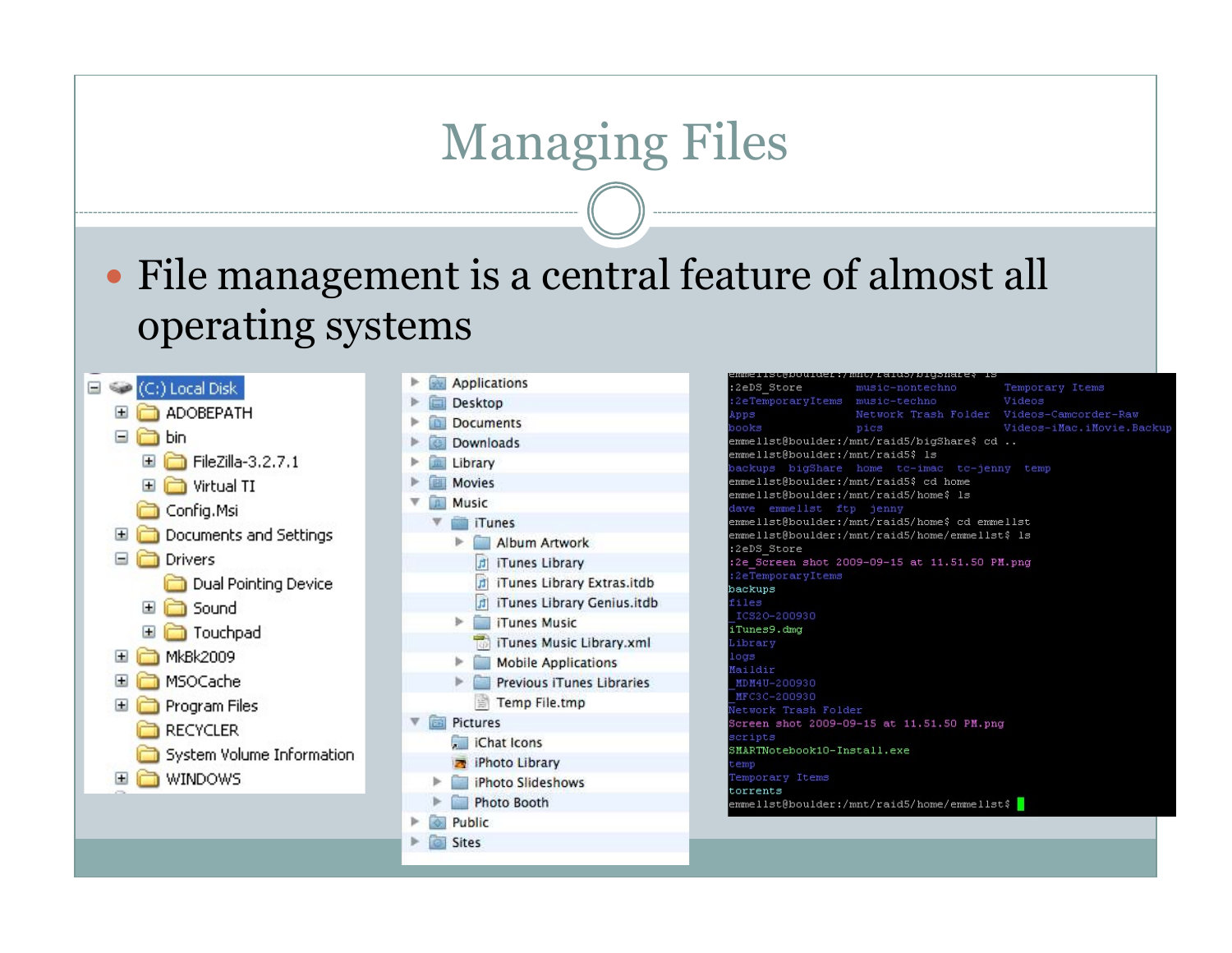# Managing Files

### • Differences between operating systems? Allowed characters, length of names, case sensitivity o File security

 Many different file & disk formats FAT32, NTFS, HFS, EXT

https://www.youtube.com/watch?v=KN8YgJnShPM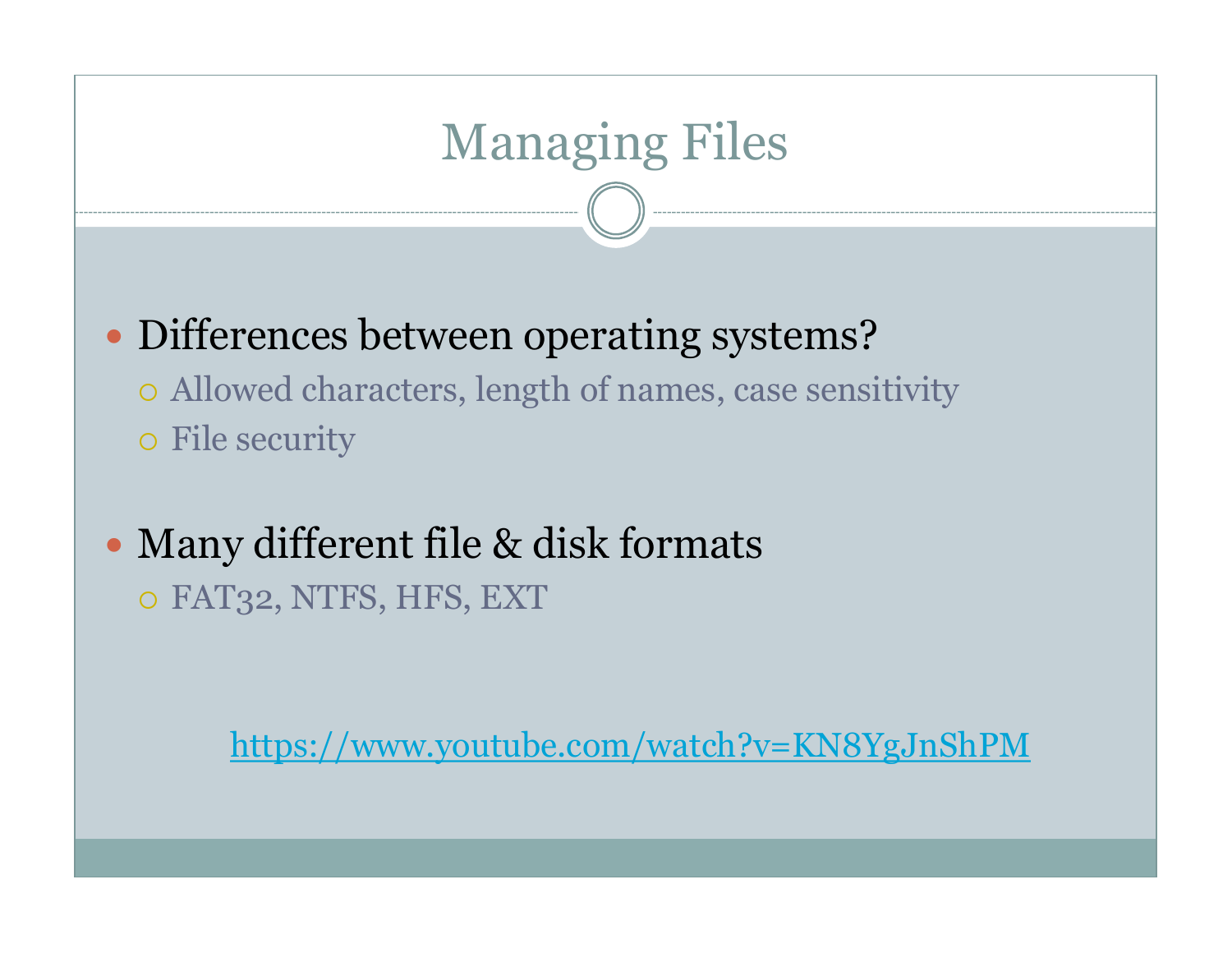# User Interface

• Brings structure to the interaction between a user and the computer

 A program or set of programs that sits as a layer above the operating system itself.

• Two types

Graphical User Interface (GUI)

Text Based User Interface (Shell/Command Line)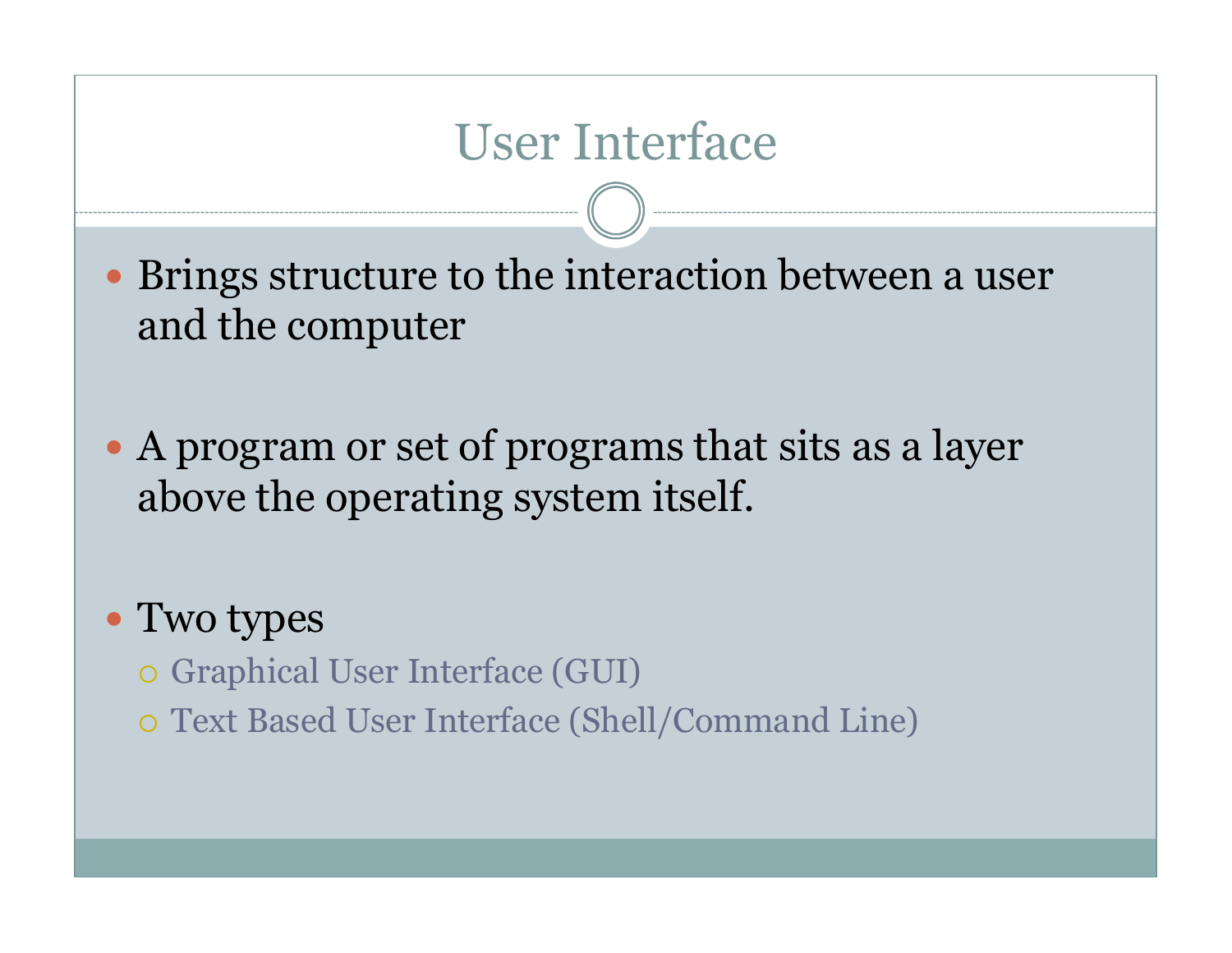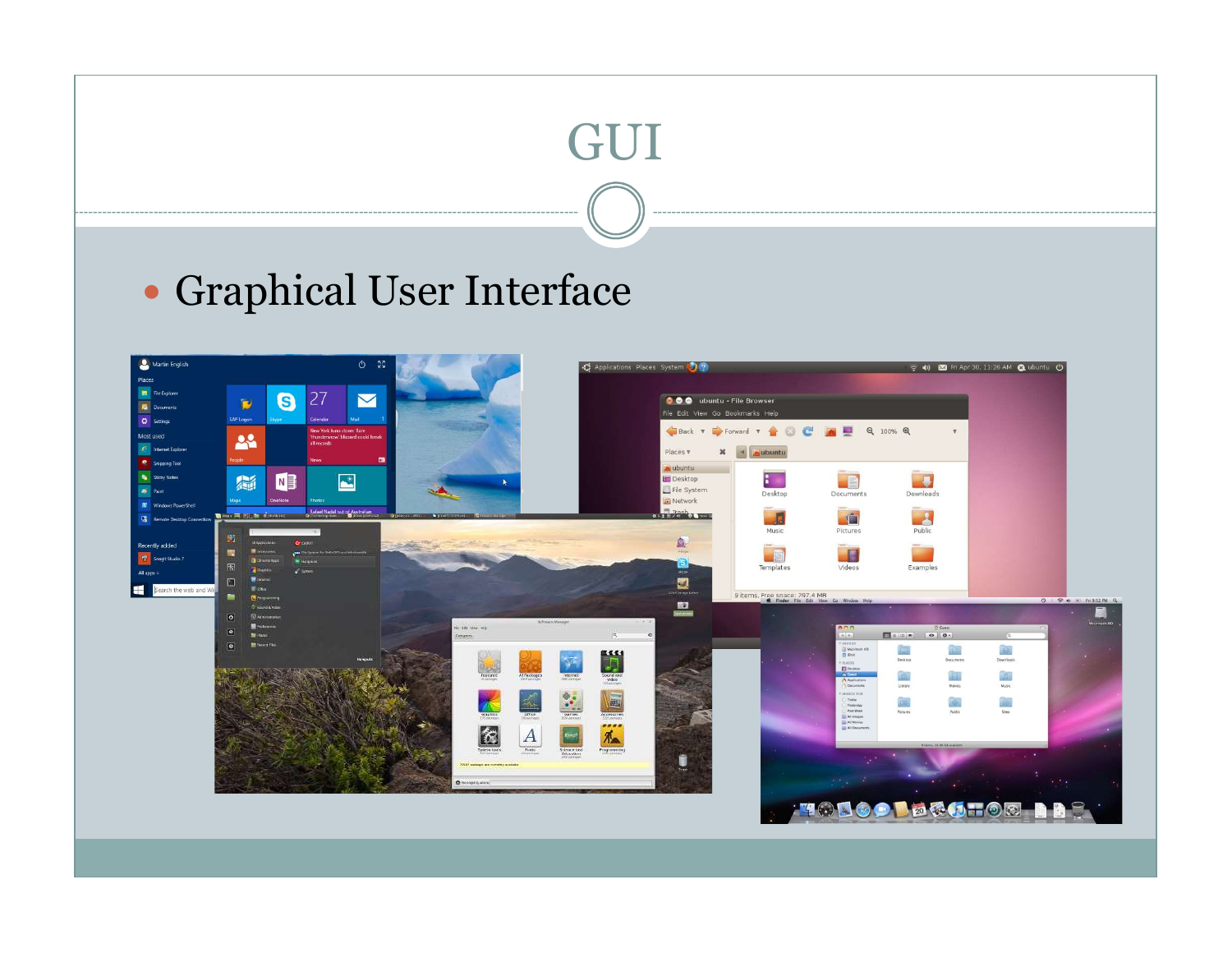## Shell/Command Line

#### Text Based User Interface

#### Starten von MS-DOS...

IIMEM testet den erweiterten Speicher...beendet.

This driver is provided by Oak Technology, Inc..<br>OTI-91X ATAPI CD-ROM device driver, Rev D91XV352<br>COCopyright Oak Technology Inc. 1997-1997<br>Device Nane : CDROM<br>Transfer Mode : Programmed I/O<br>Number of drives : 1

:\>C:\DOS\SMARTDRV.EXE /X<br>SCDEX Version 2.23<br>opyright (C) Microsoft Corp. 1986-1993. Alle Rechte vorbehalten.<br>- Laufuerk D: = Treiber CDROM Gerät 0

#### ex C: WINDOWS\system32\cmd.exe

Uolume in drive C is OS\_Install<br>Uolume Serial Number is 3CD8-0714

Directory of C:\Documents and Settings\Dan

|                     |                                 | $\langle DIR \rangle$   | ٠                                 |
|---------------------|---------------------------------|-------------------------|-----------------------------------|
|                     |                                 |                         |                                   |
|                     |                                 |                         | $-$ qem                           |
| L1/05/2008 02:21 AM |                                 |                         | 341.831 AdobeFnt10.1st            |
|                     | 1/01/2011 09:50 PM              | <dir></dir>             | Desktop                           |
|                     |                                 |                         | Favorites                         |
|                     |                                 |                         | My Documents                      |
|                     | 09/28/2008 10:08 PM <dir></dir> |                         | Start Menu                        |
|                     |                                 | 1 File(s) 341.831 bytes |                                   |
|                     |                                 |                         | 7 Dir(s) 6,398,414,848 bytes free |

:\Documents and Settings\Dan>cd "My Documents"

**::\Documents and Settings\Dan\My Documents>cd rubystuff:** 

::\Documents and Settings\Dan\My Documents\rubystuff>ruby hello\_world.rb

ello world<br>'m doing this ina windows text editor

:\Documents and Settings\Dan\My Documents\rubystuff}

| <b>O</b> andrea@ubuntu: ~                                                                                    |  |
|--------------------------------------------------------------------------------------------------------------|--|
| File Edit View Search Terminal Help                                                                          |  |
| andrea@ubuntu:~\$ pwd                                                                                        |  |
| /home/andrea                                                                                                 |  |
| andrea@ubuntu:~\$ ls                                                                                         |  |
| Desktop Downloads<br>flash Pictures<br>Railapp Templates                                                     |  |
| Documents examples.desktop Music Public<br>sequences Videos<br>andrea@ubuntu:~\$ mkdir bioinfo               |  |
| andrea@ubuntu:~\$ ls                                                                                         |  |
| bioinfo Documents examples.desktop Music<br><b>Public</b> sequences Videos                                   |  |
| Pictures<br><b>Railapp Templates</b><br>Desktop Downloads flash                                              |  |
| andrea@ubuntu:~\$ cd bioinfo                                                                                 |  |
| andrea@ubuntu:~/bioinfo\$ ls                                                                                 |  |
| andrea@ubuntu:~/bioinfo\$ touch mysequence.fasta                                                             |  |
| andrea@ubuntu:~/bioinfo\$ ls                                                                                 |  |
| mysequence.fasta                                                                                             |  |
| andrea@ubuntu:~/bioinfo\$ mv mysequence.fasta mysequence.txt<br>andrea@ubuntu:~/bioinfo\$ ls                 |  |
| mysequence.txt                                                                                               |  |
| andrea@ubuntu:~/bioinfo\$ mv mysequence.txt                                                                  |  |
| andrea@ubuntu:~/bioinfo\$ ls                                                                                 |  |
| andrea@ubuntu:~/bioinfo\$ cd                                                                                 |  |
| andrea@ubuntu:~\$ ls                                                                                         |  |
| pioinfo<br><b>DownLoads</b><br><b>Music</b><br>Public<br><b>Templates</b>                                    |  |
| Desktop examples.desktop mysequence.txt Railapp<br>Videos<br>Documents flash<br><b>Pictures</b><br>sequences |  |
| andrea@ubuntu:~\$ rm mysequence.txt                                                                          |  |
| andrea@ubuntu:~\$ls                                                                                          |  |
| bioinfo Documents examples.desktop Music - Public sequences Videos                                           |  |
| Pictures<br><b>Railapp Templates</b><br>Desktop Downloads flash                                              |  |
| andrea@ubuntu:~\$ rmdir bioinfo                                                                              |  |
| andrea@ubuntu:~\$ ls                                                                                         |  |
| Railapp<br>Desktop<br>Downloads<br>flash Pictures<br>Templates                                               |  |
| Documents examples.desktop Music Public<br>sequences Videos<br>andrea@ubuntu:~\$ touch sequences/myseq.fasta |  |
| andrea@ubuntu:~\$ rmdir sequences                                                                            |  |
| rmdir: failed to remove `sequences': Directory not empty                                                     |  |
| andrea@ubuntu:~\$ rm -rf sequences                                                                           |  |
| andrea@ubuntu:~\$ ls                                                                                         |  |
| Desktop Downloads<br>flash Pictures<br>Railapp<br>Videos                                                     |  |
| Documents examples.desktop Music Public<br>Templates                                                         |  |
| andrea@ubuntu:~\$                                                                                            |  |
|                                                                                                              |  |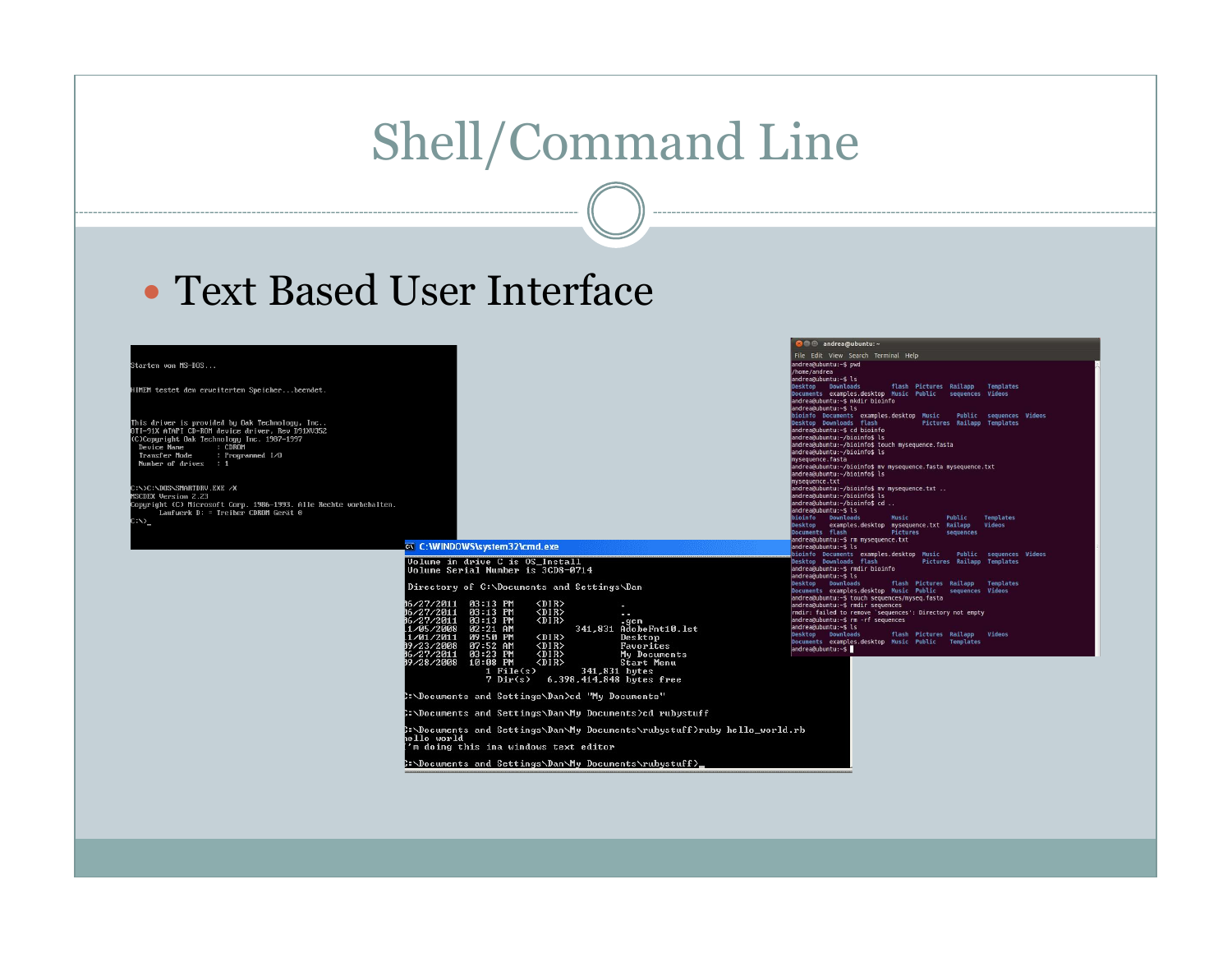# Types of Operating Systems

- Real-Time Operating System (RTOS)
	- For control machinery, scientific / industrial equipment
	- Little (if any) user interface
	- Good at doing something specific

#### • Single-User, Single-Task

- More features, but simple
- Just one thing at a time
- Original iPhone/iPod, Palm OS, etc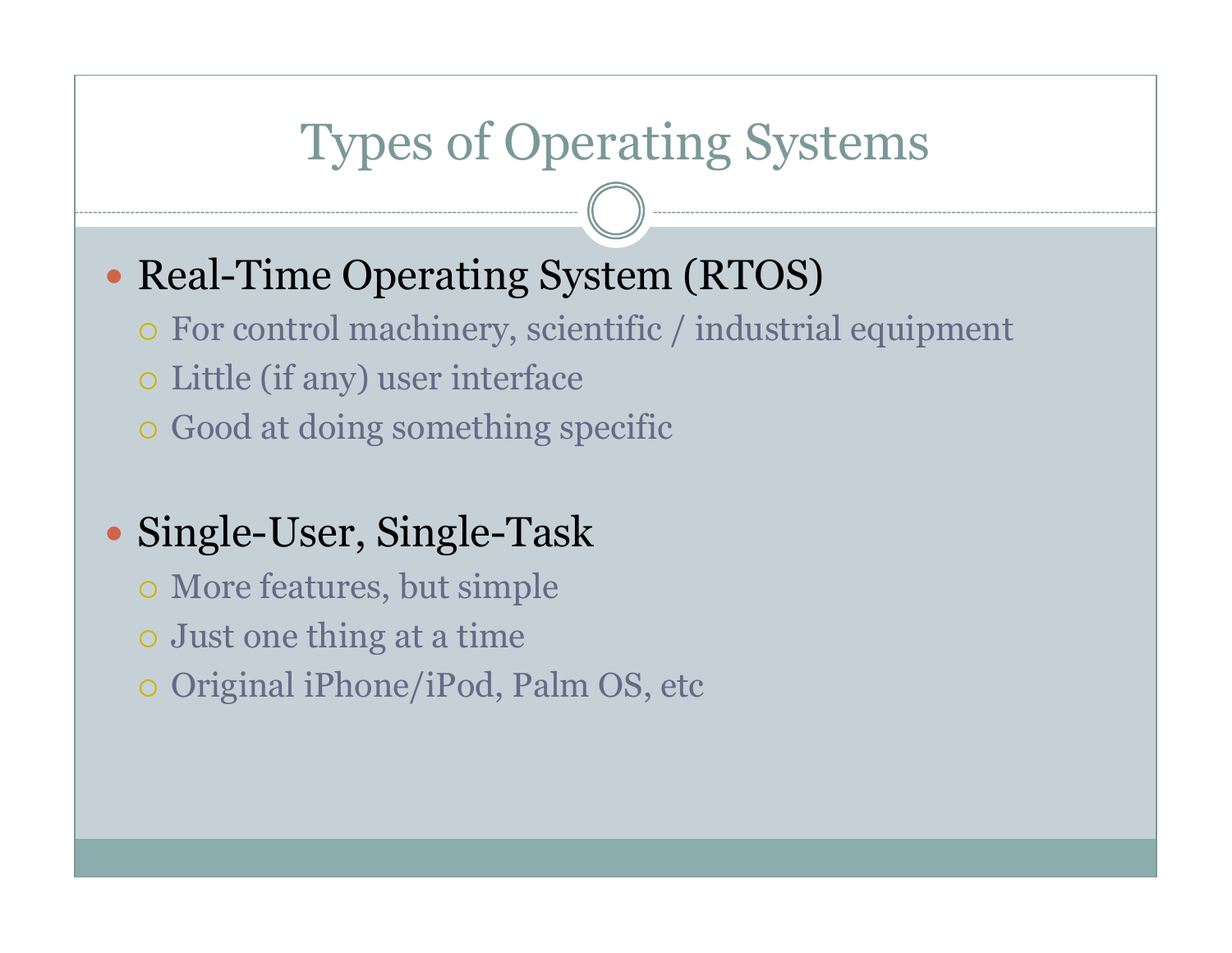# Types of Operating Systems

- Single-User, Multi-Task
	- The type most people have today
	- Designed for one person to do a variety of tasks, possibly at the same time
	- Ex: Windows, Mac OS, Linux

### Multi-User, Multi-Task

- Allows many users to make full use of the computer's resources simultaneously
- Must make sure to balance each user to make sure they don't affect each other.
- Ex: Mainframes, large UNIX systems, etc